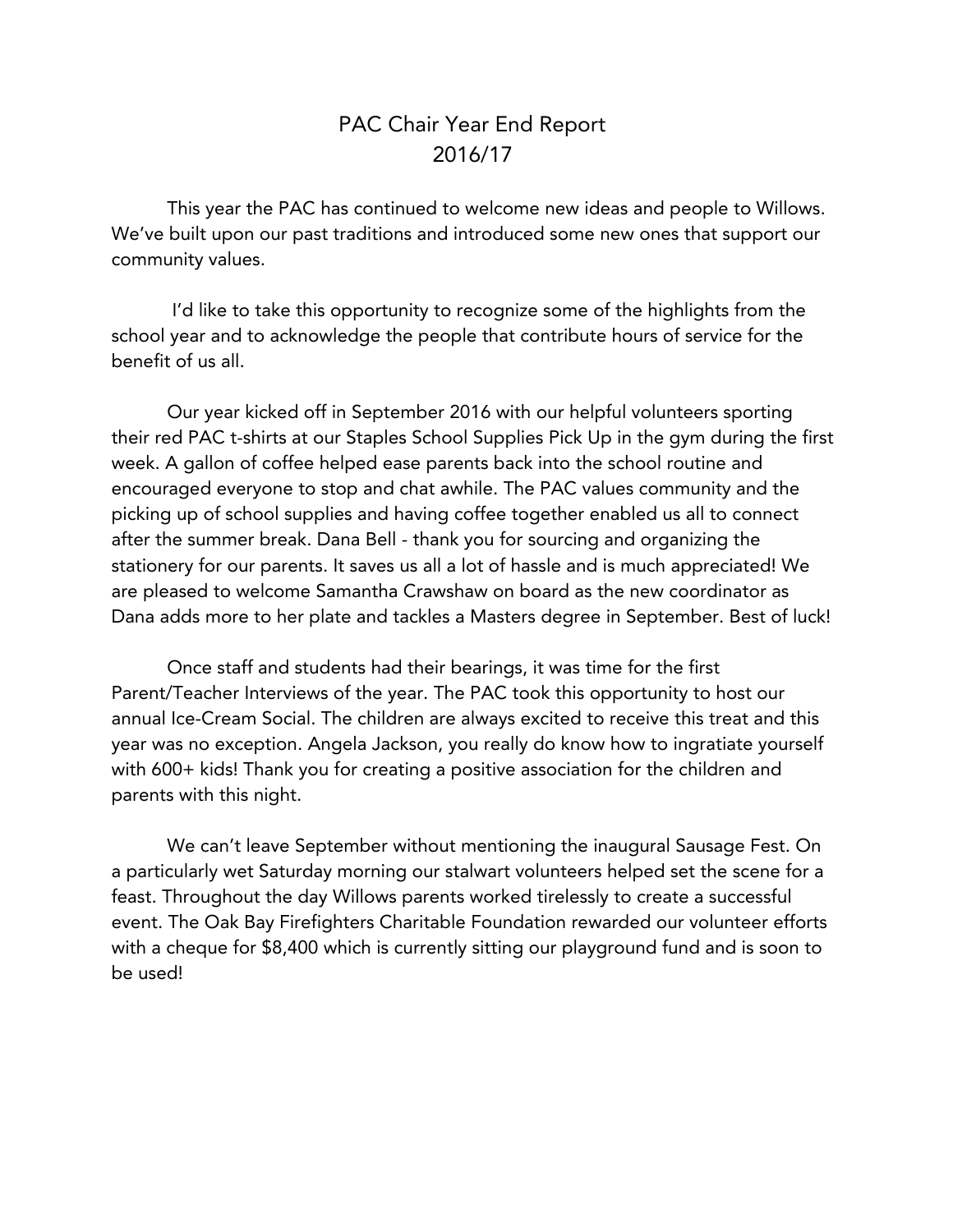As the nights drew in, Natasha Stott got the new to Willows Grade 1 to 5 parents into the pub. A happy evening of introducing Vancouverites to other Vancouverites ensued. Thank you to Natasha for helping newcomers feel part of our school. We're so glad you're staying in your role and happy that you'll have Kristina Millen joining you in your efforts.

December saw the PAC hosting our 2nd annual Movie Night in the gym. This was again a huge success! We had a junior (K-Gr.2) and senior (Gr.3-Gr.5) night. Popcorn from Kernels was handed out by helpful elves and parents and children snuggled in for an 'Arthur Christmas' adventure.

2017 began with our Kindergarten parents snuggled (we do lots of it here at Willows!) up together at the pub. New connections (and hopefully friendships too) were made that night. Katie Shaw, our Kindergarten Liaison rep has done a great service for this kindy year. Thank you for your ideas on how to get your group bonding! The more we know and understand each other the stronger our school.

In February a brightly coloured bench appeared on the K/Gr. 1 playground. This Booster Bench provides a space for children to go in case they're feeling lonely and for the other kids to notice and include them in their games. Thanks to Christina Smith for getting the ball rolling on this initiative.

In case the winter months had depleted supplies of Kleenex in the classroom, the PAC did their very own St. Valentine's Day delivery to staff. Chocolates for teachers and Kleenex for noses were prettily packaged and delivered on wings of love by volunteers.

The final eight weeks of the school year were a busy time for the PAC. A new event which we hope will continue was the Kindergarten Picnic, again, organized by Katie Shaw. A sunny Friday evening at Fireman's Park was enjoyed by all.

From playgrounds to pavements… An event which always encourages kids and parents to be more environmentally friendly and healthy, is our Bike to School Week and Grade 4 Roadeo. The PAC funds the prizes for this week long event and the kids are rewarded with spot prizes. The class at the end of the week that has the most cyclists wins a pizza lunch provided by the PAC. A big thank you to Jacqueline Lines who orchestrated this fun week.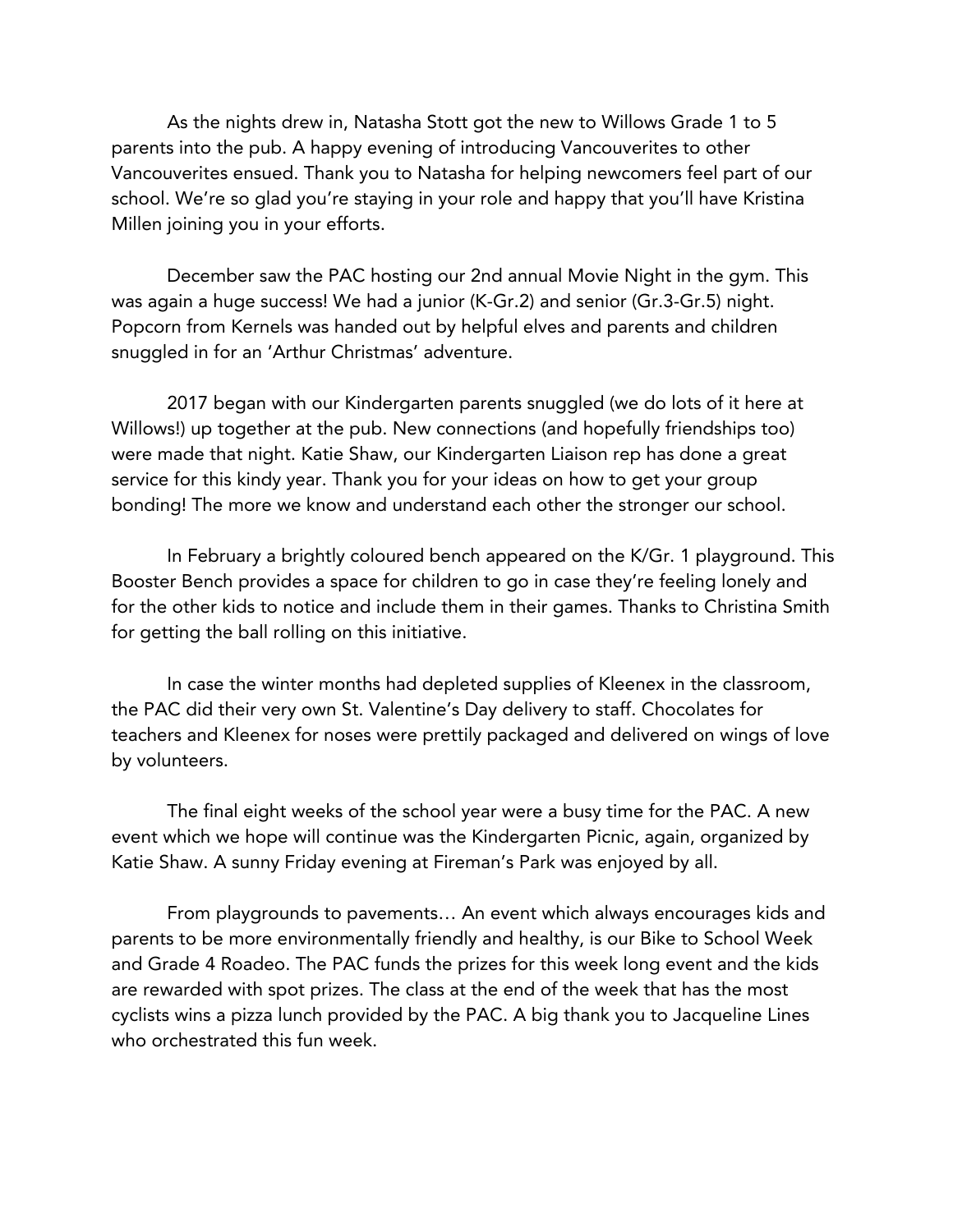With two successful years under the belt May is now officially the Blossom Tree Festival month. A perfectly sunny evening was the backdrop for families to linger under the great trees and have food truck delicious dinner and dessert at communal tables. The children ran riot in the gym, spending their tickets on game favourites like the Balloon Stomp, the Treat Wheel and Potty Toss. Outside UVic students made elephant toothpaste, kids took aim with water shooters and ninjas dodged their way through obstacles. Everyone agreed that it was a brilliant community evening. Thank you to the EPIC team that pulled the BTF together. If you blew up a balloon, manned a station, created a poster, spread the word, brought your family, ate a burger then know that without you there would be no Blossom Tree Festival. Thank you!

The first weekend in June saw Willows parents and students shaking their red and white down the streets of Oak Bay for the Tea Party Parade. This year the PAC provided red and white candies for the kids to hand out along the parade route and supplied them with their own 'thank you for participating' bag of sweets at the end. Not to mention the \$20 worth of tickets raffled off for attendees. Thank you to Wendy and Christine for playing parade music in the week leading up to the parade to help inspire the kids and thank you to everyone who came along to show Willows' spirit!

With the winding down of the year, the PAC had the opportunity to host a Staff Appreciation Lunch on the June Pro-D day. A cheerful team of parent volunteers (and their kids) helped set up a beautiful al fresco lunch in the front of the school. Truffles Catering provided a delicious luncheon for 53 members of staff. This was a pleasant event and staff enjoyed the gesture. Thank you to the helpers for getting everything set up and taken down.

Whilst the PAC doesn't have much to do with the Fun Day in June, we do provide the cherry on top by handing out popsicles as a treat for students. Thank you to Angela for purchasing all of them, Kristina Millen for storing them and for all the volunteers who helped hand them out on the day. It's amazing how quickly over 600 popsicles disappear!

That sums up our PAC-related events for the year. Our monthly PAC meetings continued as well as our Coffee Mornings. We had some interesting speakers over the course of the year ranging from Wendy Payne educating us about reading/writing learning; Melinda Budgell, our school counsellor speaking to us about bullying; Jennifer Gibson got us comfortable about talking about sex (baby!) and Marketa Lund and the Oak Bay Emergency Preparedness team galvanising us into earthquake action.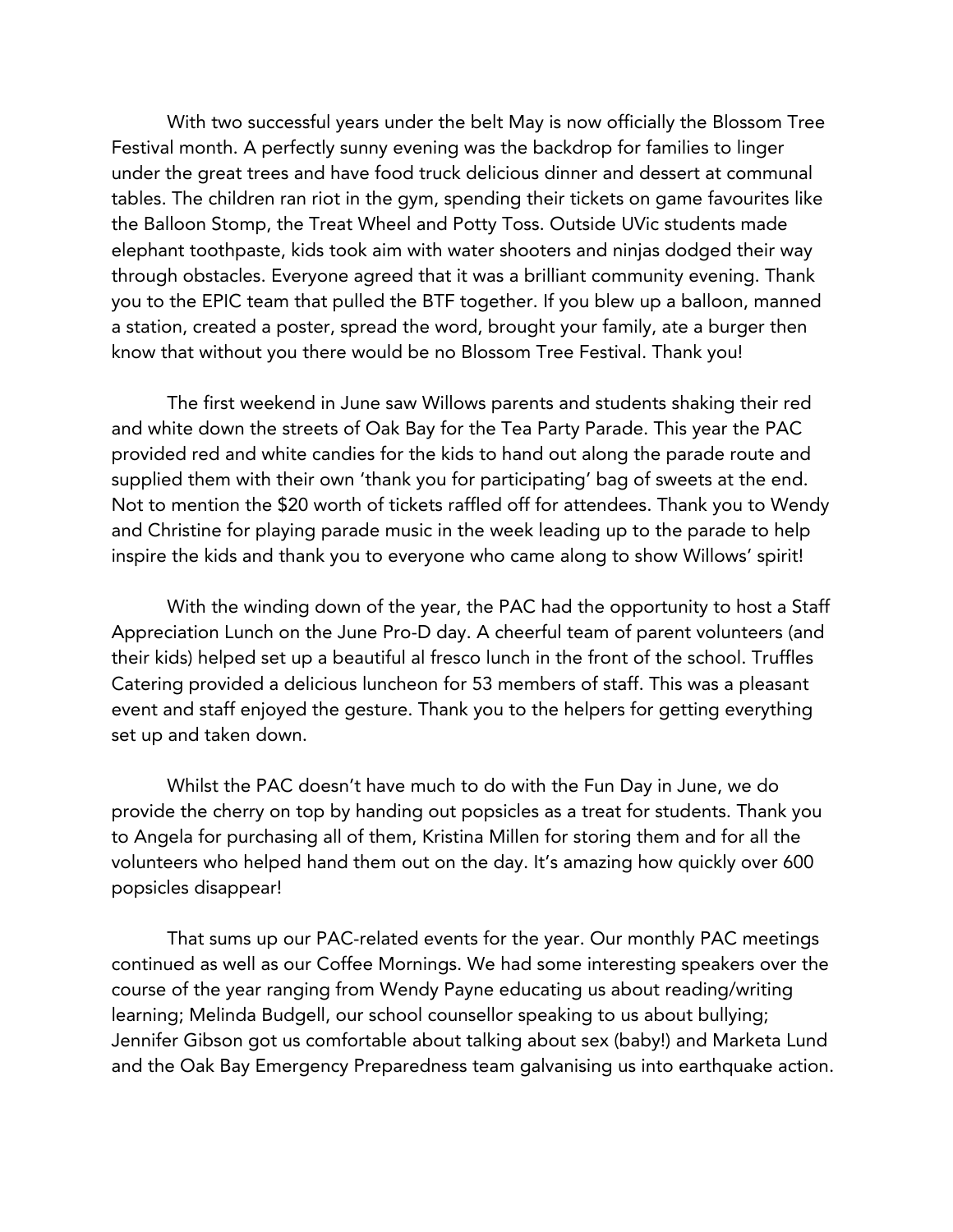There are a few initiatives that the PAC has focused our efforts on this year: Firstly, the new Grade 4 / 5 playground. We have followed the guidelines set out by the SD61 for getting a new playground. We're currently in the final stages of their requirements. SwingTime and Suttle Recreation are the two vendors that we have proposals from. We are currently awaiting sign off from the school district that they are feasible. We hope to have a vote on which playground to install by the end of they year and the playground installed early next year. Thank you to Christina Smith for all of her chasing and organizing on this important initiative.

Secondly, we continue to fund the Field Trip Allotment and Bus Project with Gaming Fund Grant money. It's popular amongst staff, students and parents alike. We spent just over \$15k on this initiative and will continue to for the foreseeable future.

Thirdly, we've increased our budget line to support Clubs & Societies at school. Staff are in the early stages of starting a Coding Club, a Board Game Club and a STEM Club. We've also increased funding for the Library.

Our PAC wouldn't be able to sustain the initiatives and projects that we do without the Contributions from you, the parents. Thank you for clicking on our PayPal link on our website every October and helping us remain a commercial fundraising free space. Your \$40 to \$80 funds new playgrounds and library books, our community events, our educational speakers, our sports equipment, our presence at the Oak Bay Tea Party... The list is very long! Thank you for supporting the PAC. By doing so, you're supporting every facet of educating your child at Willows.

Working under the PAC umbrella are a variety of important coordinators and committees. A big thank you to Kim Kuran and Michele Montgomery, Pizza/Sushi Day Coordinators; Kim Kuran and Marguerita Chapman, Lice Check Coordinators; Greg Swann and Daphne Wood, Earthquake Preparedness Coordinators and Alyson Enge and Fiona Auld, Hospitality Coordinators. Your hours of emails, research, strategizing and time spent at the school do not go unnoticed. Our lives at Willows would be less yummy, more louse-ridden, less safe and more confusing without you all. Thank you!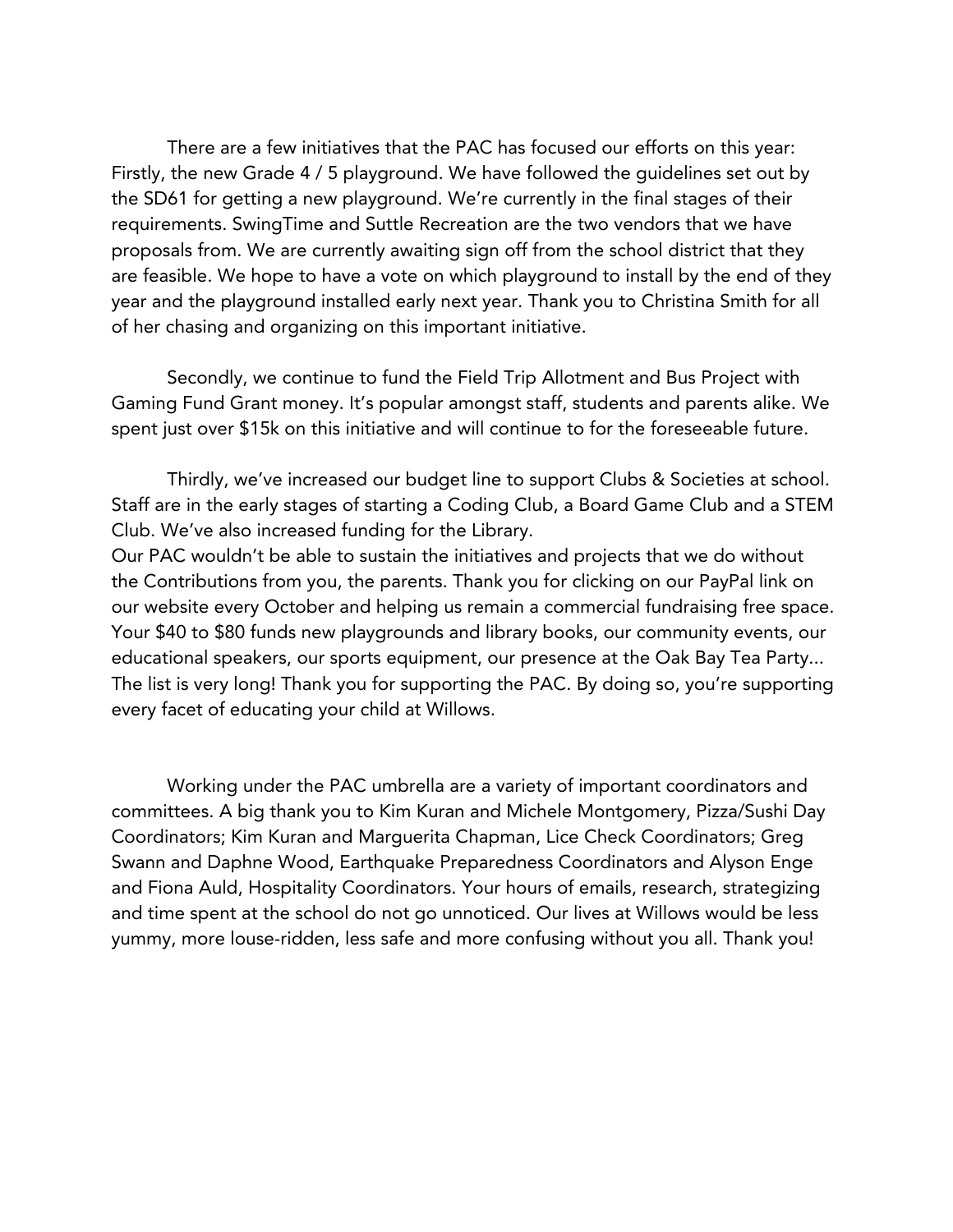Once again, I feel privileged to have worked with the very experienced PAC executive members. You were always available to answer my questions via email or in person. Your support over these months has been invaluable. A heartfelt thank you to: Dana Bell, Past PAC Chair, your continued service to our school is so appreciated; Angela Jackson, Vice-Chair, your enthusiasm and can-do attitude buoy all the teams you work with; Jenny Dickson, Treasurer, you took our budget and spreadsheets to the professional level and became yourself a professional cheque writer and Chelsea Wozniak, Secretary, your ability to distill my ramblings into minutes is an art - thank you and Lisa Rogers, VCPAC Representative, thank you for your tenacious approach which has helped our parents voices be heard at higher levels in the education system. Our Members at Large were Stephanie Novak, Kate Donahue and Katie Shaw. Your respective roles as the Canadian Parents for French representative, the Class Representative Coordinator and Kindergarten Liaison Officer are all vital to the health of our parents' council. Thank you for your immense dedication and service.

To those of you that are moving on or dropping or changing portfolios; I wish you well. You have enriched our experience of this fantastic school that our children are privileged to attend.

Wendy Holob, Principal, and Christine Patterson, Vice Principal: thank you for your continued support of the PAC. Your open door policy has been well used by me and I appreciate the words of advice that you've both given. The PAC looks forward to continuing to build a strong relationship with Administration and Staff as we navigate the future of the school.

Christine, we are going to miss you. Thank you for being our Vice Principal and Gr. 5 teacher. Lakehill Elementary are very lucky to be getting you. We will remember you fondly.

Last but not least, to all the parents without a portfolio or title but with a desire to be present in your child's schooling career, thank you for stepping forward to help out, for voicing your opinion, for offering a solution, for being part of the classroom, for answering a call for helpers… Everything that you put in makes Willows a richer place of learning and life.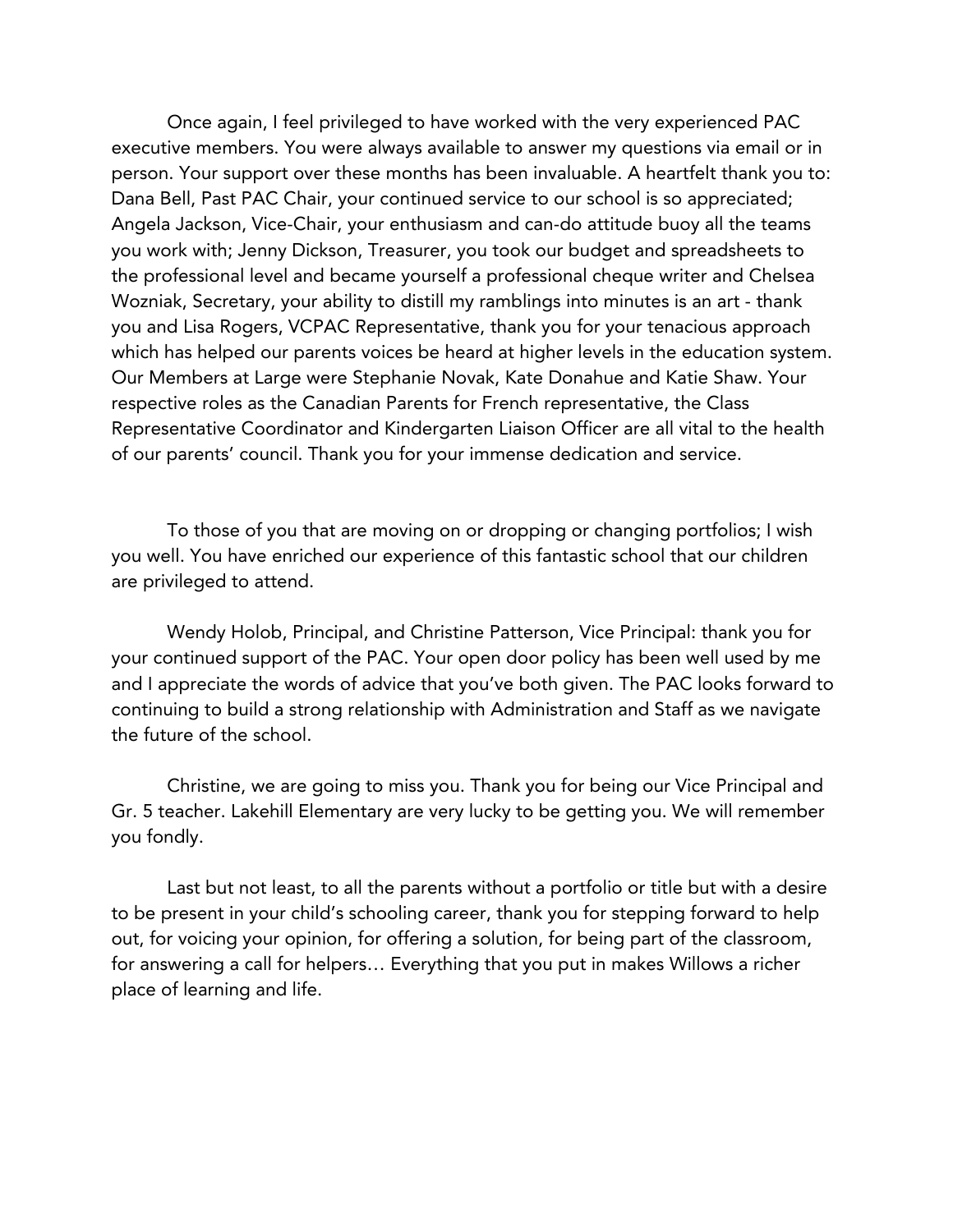In closing, I'd like to say farewell to you in my capacity as PAC Chair. I've learned so much and have built such meaningful connections. It's been an honour working with all of you. I know that I'm leaving you in capable hands and I hope you will support Cindy Rodier as well as you've supported me during my time on the executive.

I'd like to wish you all a well deserved summer break and I look forward to seeing what next year brings.

Thank you.

Bronwen Sharpe PAC Chair June 2017